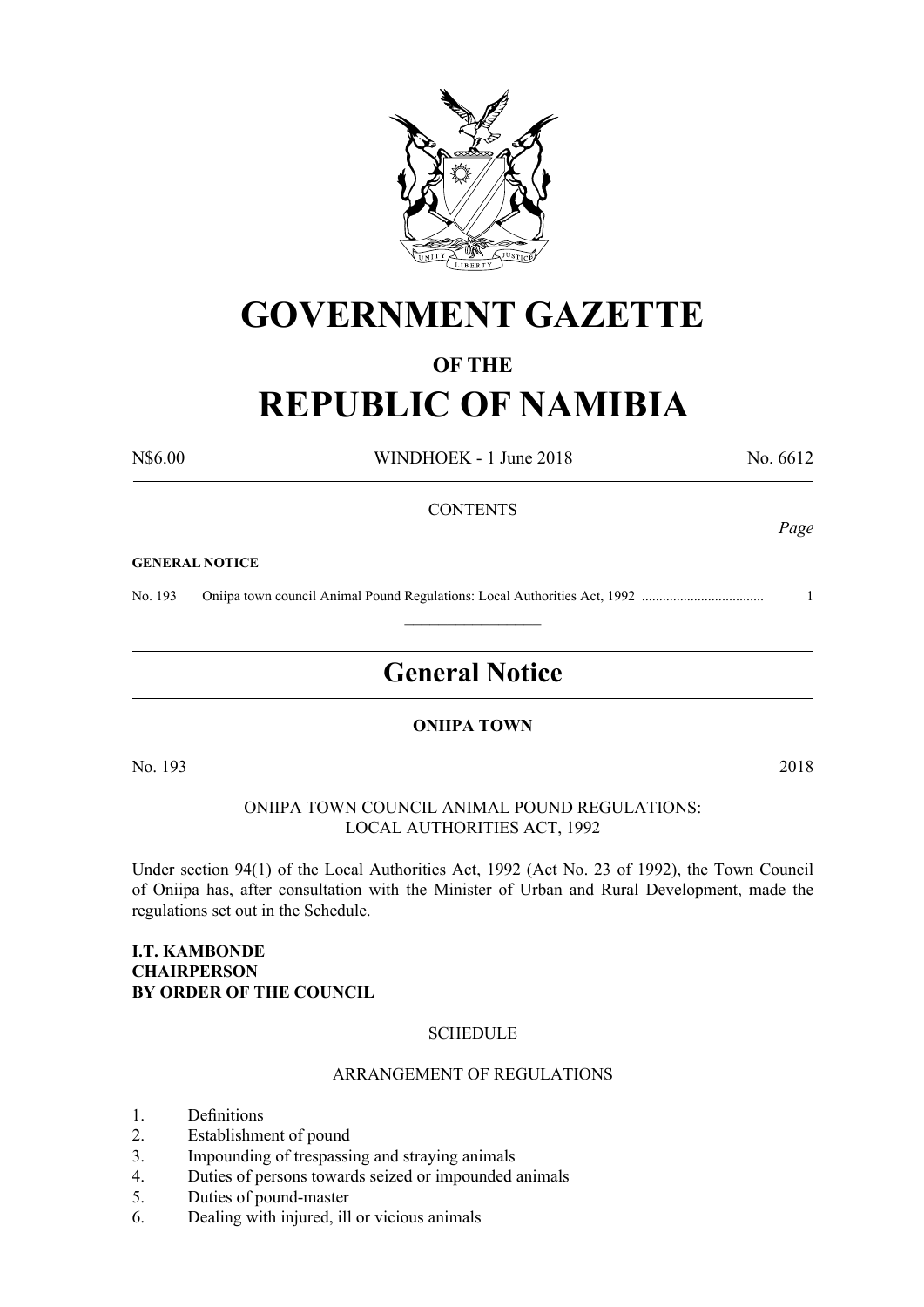- 7. Care of impounded animals
- 8. Separating impounded animals
- 9. Recovery of costs
- 10. Notice to owner of animals
- 11. Claiming of compensation for damages
- 12. Release of impounded animals
- 13. Proof of ownership
- 14. Notice of intention to sell impounded animals
- 15. Sale of impounded animals
- 16. Apportionment of proceeds of sale
- 17. Claim of proceeds
- 18. Ownership and branding of sold animals

### **Definitions**

**1.** In these regulations, a word or an expression to which a meaning has been assigned in the Act has that meaning and, unless the context otherwise indicates -

"animal" means horses, donkeys, mules, cattle, sheep, goats or pigs;

"Council" means the Town Council of Oniipa;

"fee" means a fee determined by the Council in terms of section  $30(1)(u)$  of the Act;

"local authority area" means the local authority area of Oniipa;

"owner" in relation to any animal, means an owner who is known or whose identity can be ascertained including the representative of the owner or other person having the lawful custody or possession of the animal;

"pound" means a pound established under regulation 2;

"pound-master" means a person appointed by Council as a pound-master;

"property" means an erf or premises situated in the local authority area;

"the Act" means the Local Authorities Act, 1992 (Act No. 23 of 1992); and

"veterinarian" means a person who is registered or deemed to be registered in terms of the Veterinary and Veterinary Para-Professions Act, 2013 (Act No. 1 of 2013) to practise as a veterinarian.

### **Establishment of pound**

**2.** (1) For the purpose of impounding animals in the local authority area, the Council may -

- (a) establish and operate a pound; or
- (b) enter into an agreement with a person to establish and operate a pound on behalf of the Council.
- (2) The Council must appoint a pound-master to manage and control the pound.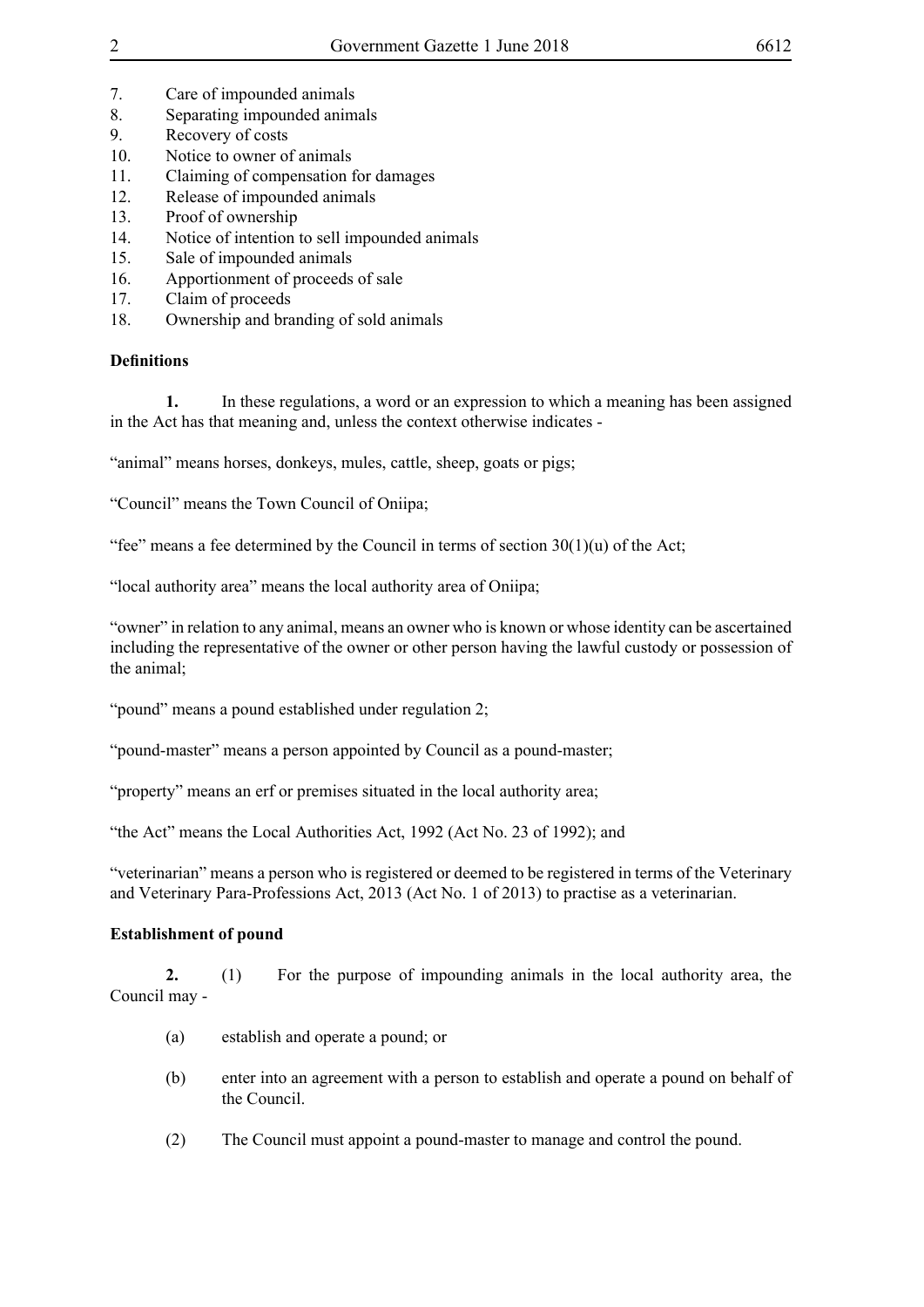#### **Impounding of trespassing and straying animals**

**3**. (1) An owner of property within the local authority area, who finds an animal trespassing on that property -

- (a) may seize the animal or cause the animal to be seized; and
- (b) must deliver the animal to the pound within 24 hours of seizing the animal or if the pound is closed on the next business day.

(2) A member of the Namibian Police or a staff member of the Council authorised by the Council -

- (a) may seize an animal found straying on a public place or a street; and
- (b) must deliver the animal to the pound within 24 hours of seizing the animal or if the pound is closed on the next business day.

(3) A person may not, in the local authority area, seize a trespassing or straying animal unless the seizing of the animal is for the purpose of impounding the animal.

#### **Duties of persons towards seized or impounded animals**

- **4.** (1) A person who seizes an animal as contemplated in regulation 3 -
- (a) may not use, harness or ill-treat the animal or allow any other person to use, harness or ill-treat the animal; and
- (b) must, if the person keeps the animal for more than six hours, provide the animal with sufficient food.
- (2) A person may not release an animal -
- (a) seized in terms of regulation 3 (1)(a) and (2)(a), unless the person obtains the consent of a person who seized the animal; and
- (b) delivered to the pound in terms of regulation 3 (1)(b) and (2)(b), unless the person obtains the consent of the pound-master.
- (3) A person who contravenes subregulation (1) or (2) commits an offence and is on -
- (a) first conviction, liable to a fine not exceeding N\$500 or to imprisonment for a period not exceeding one month or to both such fine and such imprisonment; or
- (b) second or subsequent conviction, liable to a fine not exceeding N\$1 000 or to imprisonment for a period not exceeding three months or to both such fine and such imprisonment.

#### **Duties of pound-master**

- **5.** (1) The pound-master must -
- (a) receive all animals delivered to the pound in terms of regulation  $3(1)(b)$  and  $(2)(b)$ ; and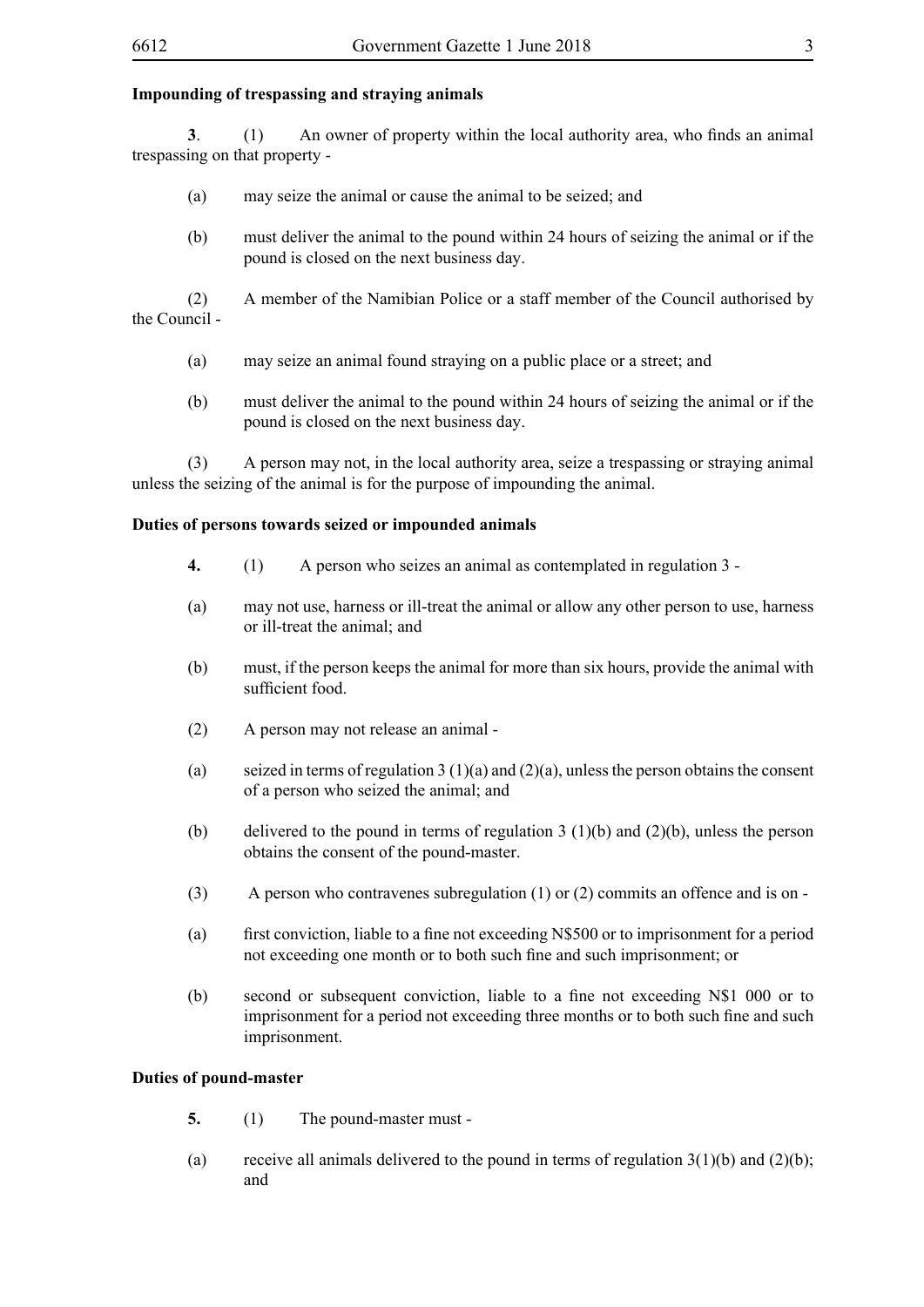- (b) keep the animals contemplated in paragraph (a) impounded until the animals are
	- (i) released in terms of regulation 12; or
	- (ii) sold in terms of regulation 15.
- (2) The pound-master must keep the pound open -
- (a) between 08:00 and 16:30, from Monday to Friday except on public holidays; and
- (b) between 08:00 and 12:00, on Saturday except on public holidays.

(3) Despite subregulation (2), the pound-master may open the pound earlier or later than 08:00 on any day contemplated in paragraphs (a) and (b) of that subregulation but the pound-master must display an easily legible notice to that effect at the entrance to the pound and on the official notice board of the Council.

- (4) Despite subregulation (2), the pound-master may keep the pound open later than -
- (a) 16:30 on a day contemplated in paragraph (a) of that subregulation; or
- (b) 12:00 on Saturday,

but the pound-master must display an easily legible notice to that effect at the entrance to the pound and on the official notice board of the Council.

(5) The pound-master must keep a pound register and must make the pound register available for inspection by any person during office hours.

(6) The pound-master must record, in the pound register contemplated in subregulation (5), the following information in respect of every animal impounded in the pound -

- (a) the type of animal and its estimated age;
- (b) the distinguishing colours and marks the animal bears;
- (c) the name and address, if known, of the person who delivered the animal for impounding;
- (d) the address or description of the property on which the animal trespassed or has been found;
- (e) the name and address, if known, of the owner of the animal;
- (f) if the animal is sold, the name and address of the buyer and the sum realised by the sale;
- (g) the dates on which the animal was impounded and released or sold; and
- (h) all fees and expenses accumulated in respect of animals impounded in terms of these regulations.

(7) The pound-master must issue a certificate, to the person who delivers an animal for impounding, in a form substantially corresponding to the form set out in the Annexure.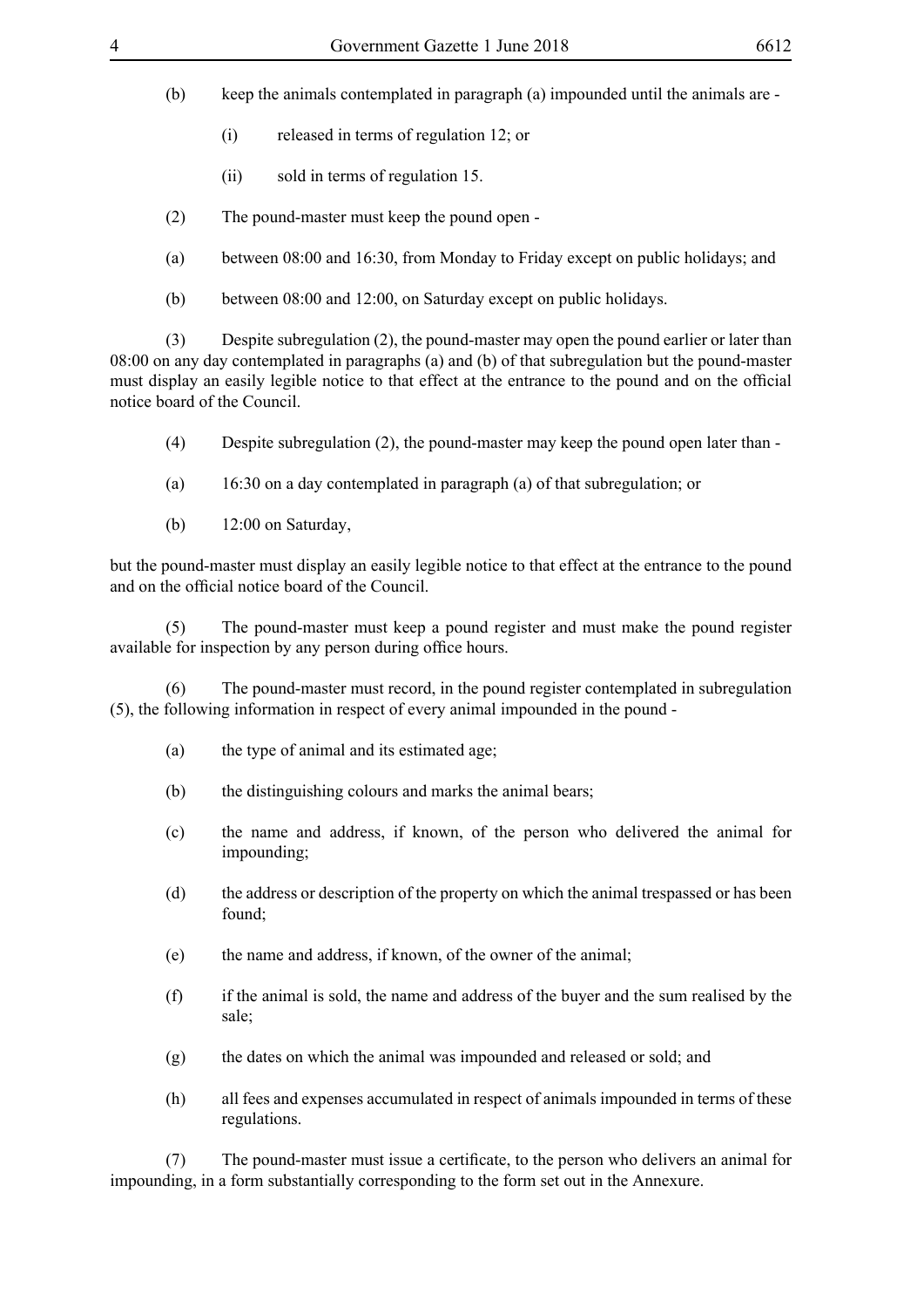#### **Dealing with injured, ill or vicious animals**

**6.** (1) If the pound-master is of the opinion that an impounded animal is ill or injured or is in a poor physical condition, the pound-master must request a veterinarian designated by the Council to examine and treat the animal.

 (2) If the pound-master finds that an impounded animal is wild or vicious and its impounding is likely to be dangerous to any other animal in the pound, the pound-master must immediately notify the Council and isolate the animal.

- (3) If an impounded animal dies, is injured or is destroyed the pound-master must -
- (a) dispose of the carcass in such manner as the Council directs;
- (b) record the cause of death or the injury in the pound register contemplated in regulation 5(4); and
- (c) if the owner is known, in writing notify the owner of the death, injury or destruction of the animal.

#### **Care of impounded animals**

**7.** (1) The pound-master must take proper care of all impounded animals and must ensure that the animals are at all times provided with sufficient food and water.

(2) The pound-master may not use, harness or ill-treat an impounded animal or allow any other person to use, harness or ill-treat an impounded animal.

#### **Separating impounded animals**

**8.** The pound-master must keep all stallions and bulls above the age of two years and all he-goats and rams above the age of six months in a separate camp or kraal or isolate them from other animals in the pound.

#### **Recovery of costs**

**9.** The Council must recover any costs incurred by it in respect of the services of a veterinarian or in connection with treatment given to an impounded animal -

- (a) from the owner of that animal; or
- (b) from the proceeds of the sale of the animal if the animal is sold in terms of regulation 15.

#### **Notice to owner of animals**

**10.** (1) If the name and address of the owner of an impounded animal is known to the pound-master the pound-master must, in accordance with section 93 of the Act, notify the owner about the impounding of the animal.

 $(2)$  The pound-master must, in the notification contemplated in subregulation (1), state the amount which is payable for the release of the animal as well as any fees that are payable in respect of the animal.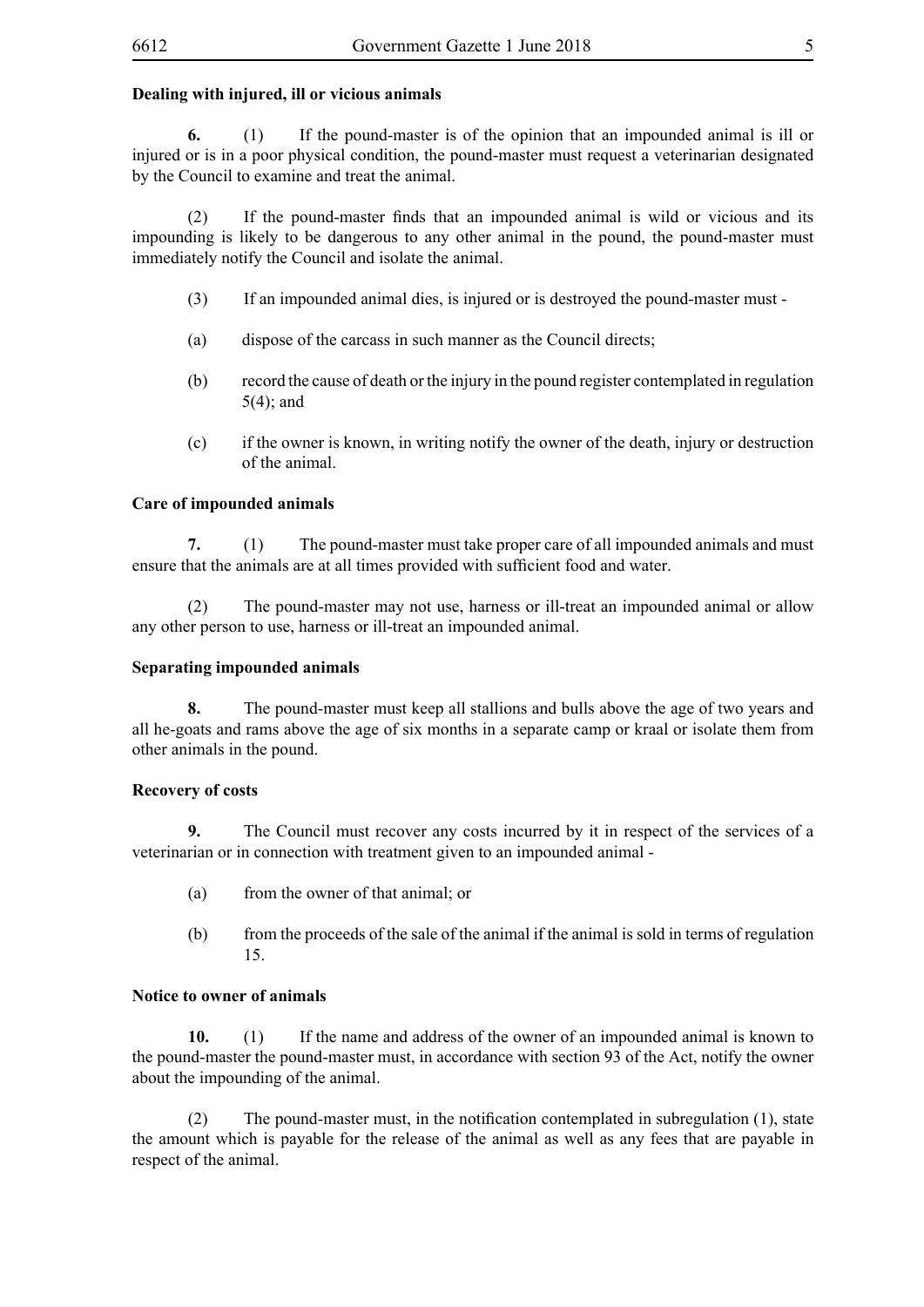(3) If an animal is impounded and the name of the owner is not known the pound-master must immediately cause an advertisement to be published in at least two newspapers, circulating in the local authority area, setting out the following information:

- (a) a short description of the animal;
- (b) the estimated value of the animal;
- (c) the date on which the animal had been impounded;
- (d) the name and address of the person who delivered the animal for impounding; and
- (e) that the animal will be sold if it is not reclaimed by its owner within 30 days from the date of publication of the advertisement.

(4) The costs incurred in respect of publishing the advertisement contemplated in subregulation (3) are recoverable from the owner of the animal concerned or from the proceeds of the sale of the animal.

#### **Claiming of compensation for damages**

**11.** If the Council intends to claim compensation in a court of law for damages to its property or if an owner whose property is damaged intends to claim compensation for damages in a court of law, the Council or owner must when delivering the animal to the pound or within 24 hours after the animal has been impounded, give the pound-master a notice of intention to lodge the claim.

#### **Release of impounded animals**

- **12.** (1) The pound-master may not release an impounded animal unless -
- (a) the owner of the animal has paid the amount and fees contemplated in regulation  $10(2);$
- (b) an out of court settlement is reached by the Council or owner of damaged property with the owner of the impounded animal;
- (c) a settlement amount awarded by a court of law in respect of damages sustained has been paid; or
- (d) ordered to do so by a court of law.

(2) The pound-master must cause an animal to be sold in accordance with regulation 15, if the animal is not released as contemplated in subregulation (1), within -

- (a) seven days from the date of notifying the owner as contemplated in regulation  $10(1)$ ; or
- (b) 30 days from the date of publication of the advertisement contemplated regulation  $10(3)$ .

### **Proof of ownership**

**13.** The pound-master may, before he or she releases an animal under regulation 12,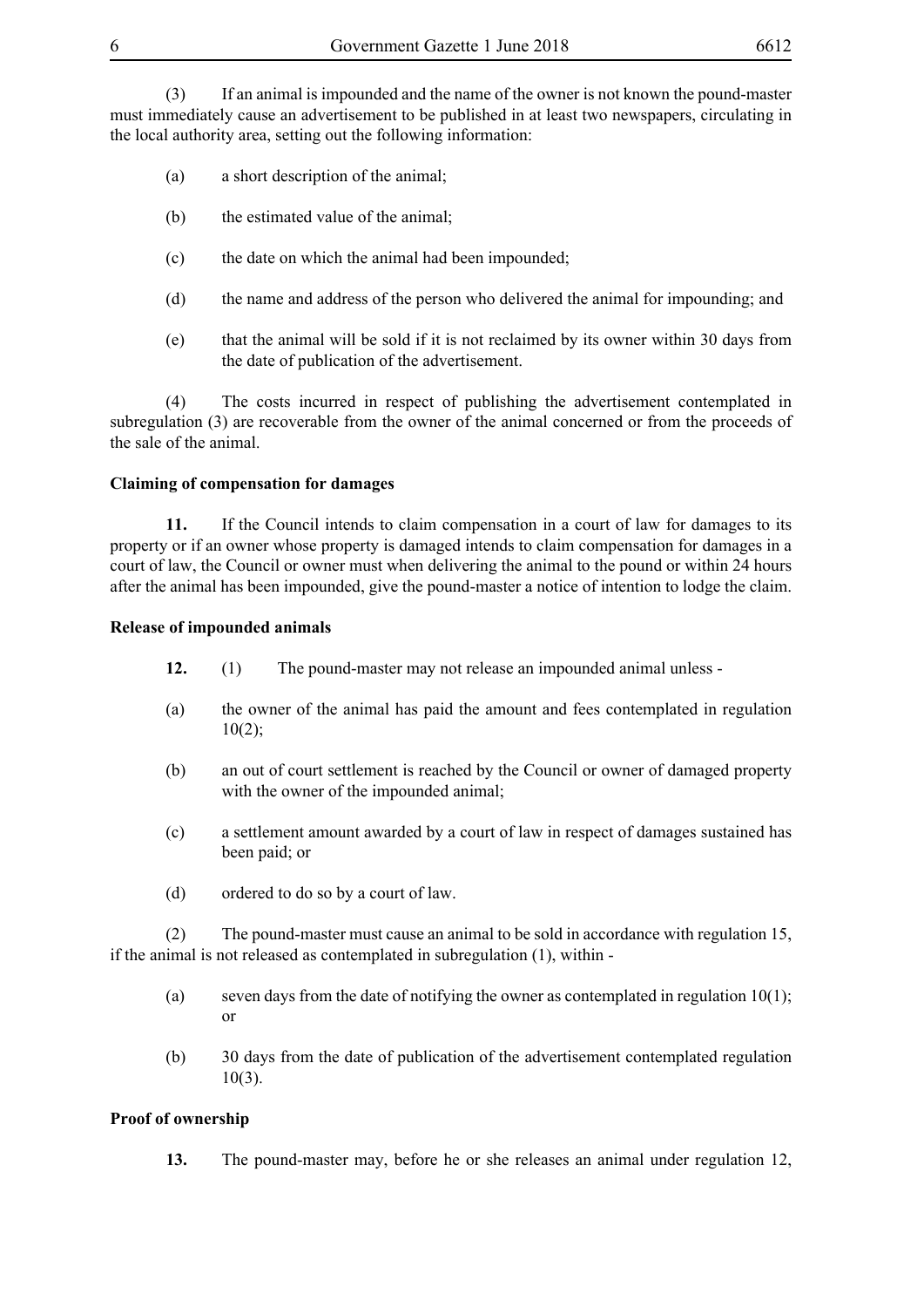require the person claiming the release of the animal to provide prove by affidavit or otherwise to the satisfaction of the pound-master, that he or she is the owner of the animal or has been authorised by the owner to claim its release.

#### **Notice of intention to sell impounded animals**

**14.** (1) Before the sale of an impounded animal the pound-master must publish a notice that the animal is to be sold at the first morning market or by public auction -

- (a) once in the *Gazette*; and
- (b) once a week for two consecutive weeks, in two newspapers circulating in the local authority area.
- (2) The notice under subregulation (1) must set out the following information -
- (a) the place, date and time for the sale;
- (b) a description of the animal to be sold;
- (c) the date of impounding; and
- (d) the name and address of the person in respect of whom the animal is impounded.

(3) The pound-master must, not later than the date on which the notice contemplated in subregulation (1) is published for the first time in the *Gazette* or a newspaper, cause a copy of that notice to be affixed in a conspicuous place at the pound and at the office of the Council.

- (4) The date of the sale of an impounded animal may not be less than -
- (a) four days after the date which the animal was impounded; and
- (b) seven days after
	- (i) the publication of the notice in the *Gazette*; and
	- (ii) the second publication in the newspaper in terms of subregulation (1).

#### **Sale of impounded animal**

**15.** (1) Subject to regulations 12(2) and 14, an auctioneer designated by the Council must sell an impounded animal -

- (a) at the first morning market; or
- (b) by public auction,

between the hours of 08:00 and 12:00 each day excluding Sundays and public holidays.

- (2) Impounded animals must be sold individually, but -
- (a) offspring of an animal which still depend on that animal for livelihood must be sold together with that animal; and
- (b) sheep or goats may be sold together in lots of not more than 10.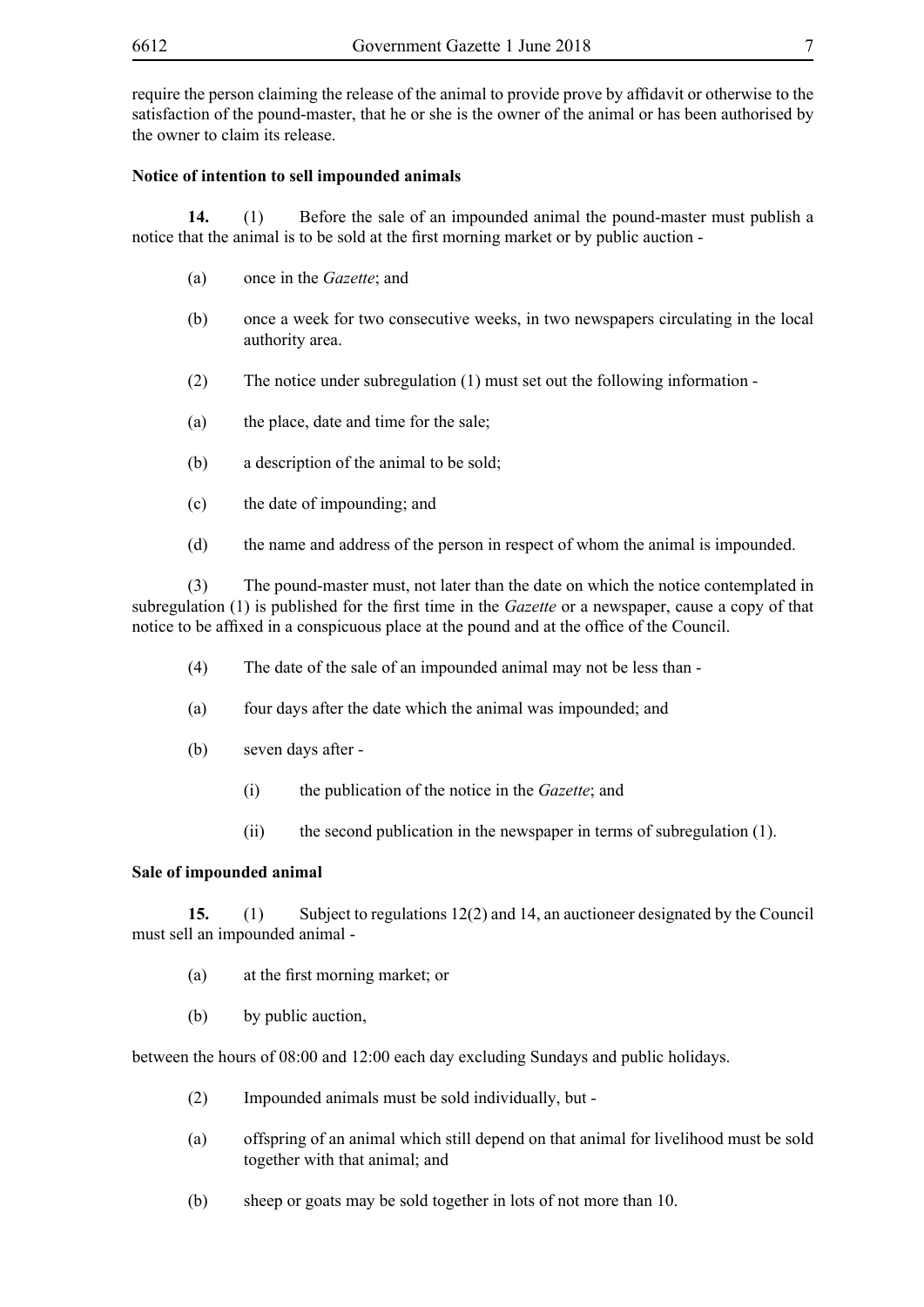- (3) If an impounded animal is to be sold as contemplated in subregulation  $(1)(b)$  -
- (a) the sale must be held at a public place which is centrally situated in the local authority area; and
- (b) the animal must be sold individually, but
	- (i) offspring of the animal which still depend on the animal for livelihood must be sold together with the animal; and
	- (ii) sheep or goats may be sold together in lots of not more than 10.

(4) The pound-master may not personally or through any other person buy any animal sold in terms of these regulations.

#### **Apportionment of proceeds of sale**

**16.** (1) The Council is entitled to a commission of five percent on the gross proceeds of every animal which is sold in terms of regulation 15.

- (2) The proceeds from a sale contemplated in regulation 15, must be used for -
- (a) the payment of all fees and expenses incurred before and during the sale; and
- (b) the settlement of any claim for damages and in respect of which no dispute is existing between the owner of the animal and the claimants concerned.

(3) If two or more competing claims are to be considered for settlement in terms of subregulation (2) any surplus that is available but which is insufficient to settle all the claims concerned in full must be distributed on a pro rata basis amongst the claimants.

(4) Any surplus that remains after the settlements referred to in subregulation (2) must be deposited in the bank account of the Council.

(5) If a notice contemplated in regulation 14 relates to more than one animal, the expenses incurred in connection with the publication of the notice must be recovered, subject to the provisions of subregulation (6), in equal parts from the proceeds of each animal sold.

(6) If an animal to which a notice contemplated in regulation 14 relates, is released in terms of these regulations at any time before it is sold, the pound-master must recover from the person redeeming the animal an equal part of such costs which would have been recovered in respect of that animal had it been sold.

#### **Claim of proceeds**

**17.** (1) If at any time within six months after the sale of an animal in terms of these regulations a person lays claim to the surplus contemplated in regulation 16(4), the Council must pay the surplus to the person if the Council is satisfied that -

- (a) the animal sold did belong to that person or the person is on any ground entitled to the animal; and
- (b) there is no pending claim for damages against the owner of the sold animal of which notice has been given to the pound-master in terms of these regulations.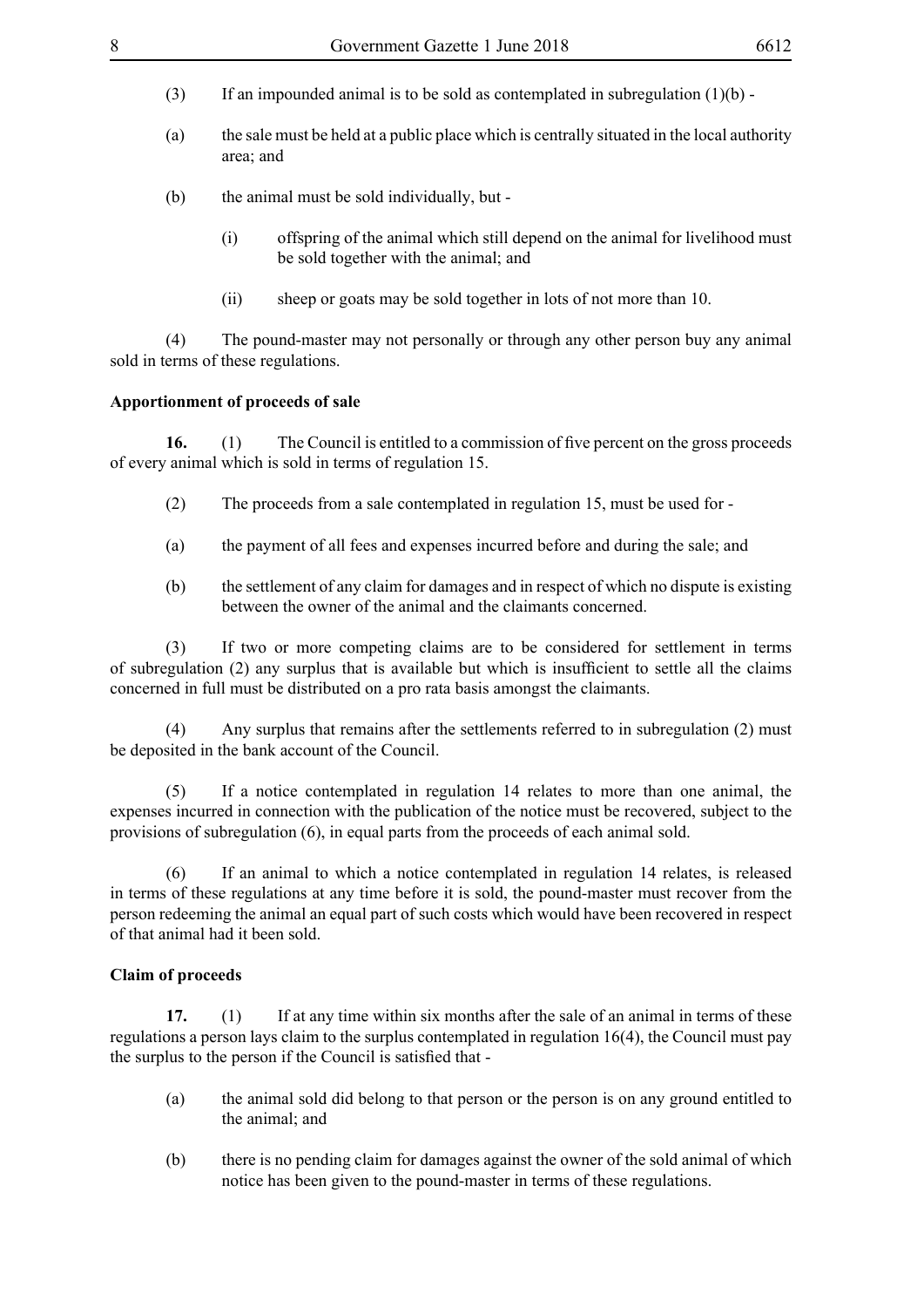(2) The right to claim payment of the surplus or any portion from the Council under the subregulation (1) expires after a period of three years from the date of sale of the animal concerned but if the animal concerned at the time of the sale has been the subject of a claim for damages in terms of these regulations and such claim was at that stage still disputed such right expires after a period of three years from the date of the settlement of the claim or three years from the date of the sale of the animal.

(3) The Council may refuse to pay out any claim in terms of this regulation unless an agreement of settlement or a court order is submitted as proof that the person who claims the money is entitled to it.

(4) The surplus contemplated in regulation 16(4) becomes the property of the Council upon expiry of the period contemplated in subregulation (2).

#### **Ownership and branding of sold animals**

**18.** (1) Ownership of an animal sold in terms of these regulations passes to the buyer upon payment of the price at which the animal is sold.

(2) A person authorised by the Council must brand an animal sold in terms of these regulations with the registered brand of the Council before delivering the animal to the buyer.